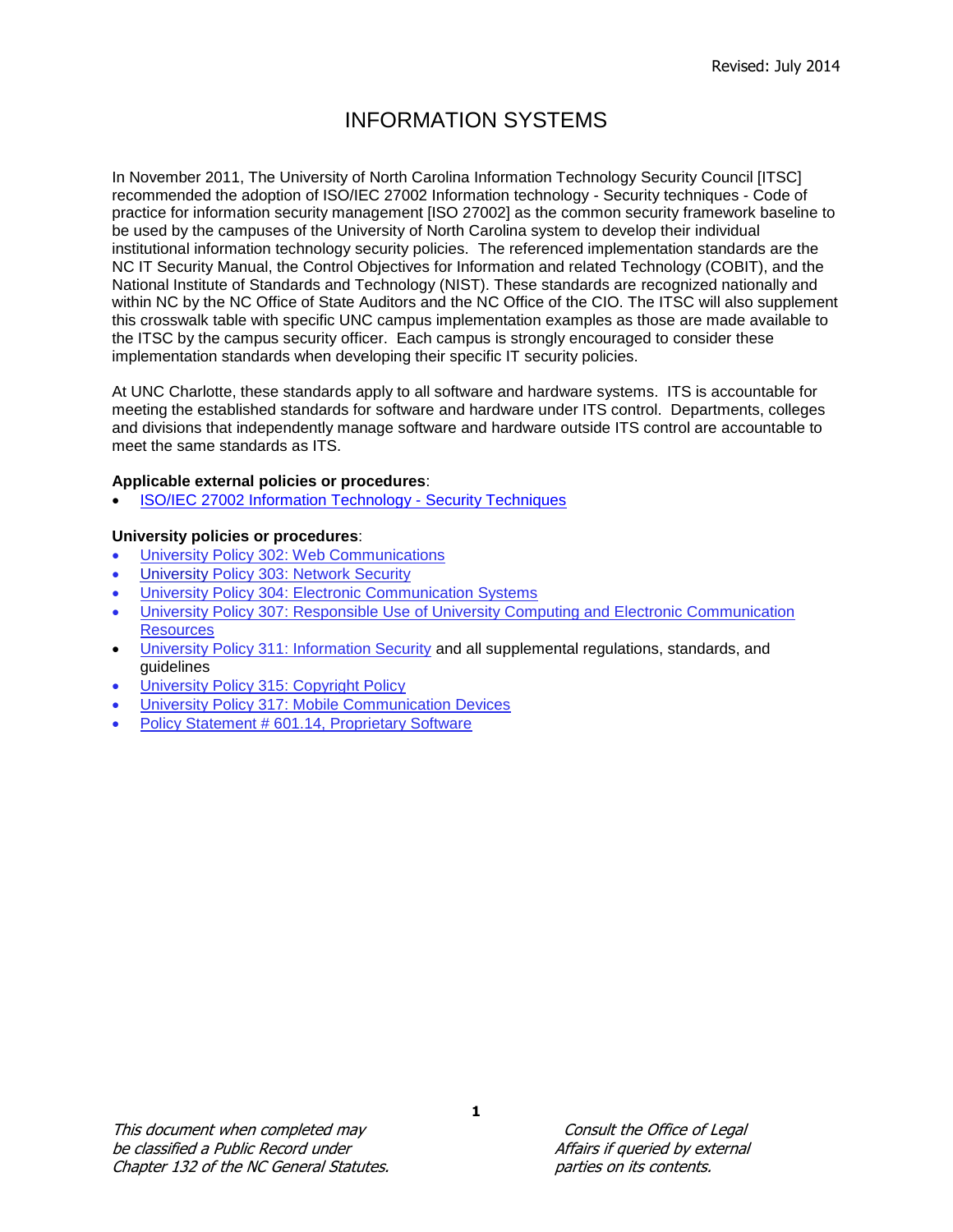| ISO 27002 Chapter        | <b>Section</b>                                          | Control                                                                 | <b>Applicable to</b><br>unit? | <b>Current Condition?</b> | <b>Meets</b><br>Standard? | <b>Remediation Required?</b> | <b>Risk Level</b> |
|--------------------------|---------------------------------------------------------|-------------------------------------------------------------------------|-------------------------------|---------------------------|---------------------------|------------------------------|-------------------|
| 05.0 Security Policy     | 05.01 Information security<br>policy                    | 05.01.01 Information security policy document                           |                               |                           |                           |                              |                   |
|                          |                                                         | 05.01.02 Review of the information security<br>policy                   |                               |                           |                           |                              |                   |
| 07.0 Asset               | 07.01 Responsibility for                                | 07.01.01 Inventory of assets                                            |                               |                           |                           |                              |                   |
| Management               | assets                                                  | 07.01.02 Ownership of assets                                            |                               |                           |                           |                              |                   |
|                          |                                                         | 07.01.03 Acceptable use of assets                                       |                               |                           |                           |                              |                   |
|                          | 07.02 Information                                       | 07.02.01 Classification guidelines                                      |                               |                           |                           |                              |                   |
|                          | classification                                          | 07.02.02 Information labeling and handling                              |                               |                           |                           |                              |                   |
| 08.0 Human               | 08.01 Prior to employment                               | 08.01.01 Roles and responsibilities                                     |                               |                           |                           |                              |                   |
| <b>Resource Security</b> |                                                         | 08.01.02 Screening                                                      |                               |                           |                           |                              |                   |
|                          |                                                         | 08.01.03 Terms and conditions of employment                             |                               |                           |                           |                              |                   |
|                          | 08.02 During employment                                 | 08.02.01 Management responsibilities                                    |                               |                           |                           |                              |                   |
|                          |                                                         | 08.02.02 Information security awareness,                                |                               |                           |                           |                              |                   |
|                          |                                                         | education, and training                                                 |                               |                           |                           |                              |                   |
|                          |                                                         | 08.02.03 Disciplinary process                                           |                               |                           |                           |                              |                   |
|                          | 08.03 Termination or change                             | 08.03.01 Termination responsibilities                                   |                               |                           |                           |                              |                   |
|                          | of employment                                           | 08.03.02 Return of assets                                               |                               |                           |                           |                              |                   |
|                          |                                                         | 08.03.03 Removal of access rights                                       |                               |                           |                           |                              |                   |
| 09.0 Physical and        | 09.01 Secure areas                                      | 09.01.01 Physical security perimeter                                    |                               |                           |                           |                              |                   |
| Environmental            |                                                         | 09.01.02 Physical entry controls                                        |                               |                           |                           |                              |                   |
| Security                 |                                                         | 09.01.03 Securing offices, rooms, and facilities                        |                               |                           |                           |                              |                   |
|                          |                                                         | 09.01.04 Protecting against external and<br>environmental threats       |                               |                           |                           |                              |                   |
|                          |                                                         | 09.01.05 Working in secure areas                                        |                               |                           |                           |                              |                   |
|                          |                                                         | 09.01.06 Public access, delivery, and loading<br>areas                  |                               |                           |                           |                              |                   |
|                          | 09.02 Equipment security                                | 09.02.01 Equipment siting and protection                                |                               |                           |                           |                              |                   |
|                          |                                                         | 09.02.02 Supporting utilities                                           |                               |                           |                           |                              |                   |
|                          |                                                         | 09.02.03 Cabling security                                               |                               |                           |                           |                              |                   |
|                          |                                                         | 09.02.04 Equipment maintenance                                          |                               |                           |                           |                              |                   |
|                          |                                                         | 09.02.05 Security of equipment off-premises                             |                               |                           |                           |                              |                   |
|                          |                                                         | 09.02.06 Secure disposal or re-use of<br>equipment                      |                               |                           |                           |                              |                   |
|                          |                                                         | 09.02.07 Removal of property                                            |                               |                           |                           |                              |                   |
| 10.0<br>Communications   | 10.01 Operational<br>procedures and<br>responsibilities | 10.01.01 Documented operating procedures                                |                               |                           |                           |                              |                   |
| and Operations           |                                                         | 10.01.02 Change management                                              |                               |                           |                           |                              |                   |
| Management               |                                                         | 10.01.03 Segregation of duties                                          |                               |                           |                           |                              |                   |
|                          |                                                         | 10.01.04 Separation of development, test, and<br>operational facilities |                               |                           |                           |                              |                   |
|                          | 10.02 Third party service                               | 10.02.01 Service delivery                                               |                               |                           |                           |                              |                   |
|                          | delivery management                                     | 10.02.02 Monitoring and review of third party<br>services               |                               |                           |                           |                              |                   |
|                          |                                                         | 10.02.03 Managing changes to third party<br>services                    |                               |                           |                           |                              |                   |
|                          | 10.03 System planning and                               | 10.03.01 Capacity management                                            |                               |                           |                           |                              |                   |
|                          | acceptance                                              | 10.03.02 System acceptance                                              |                               |                           |                           |                              |                   |
|                          | 10.04 Protection against                                | 10.04.01 Controls against malicious code                                |                               |                           |                           |                              |                   |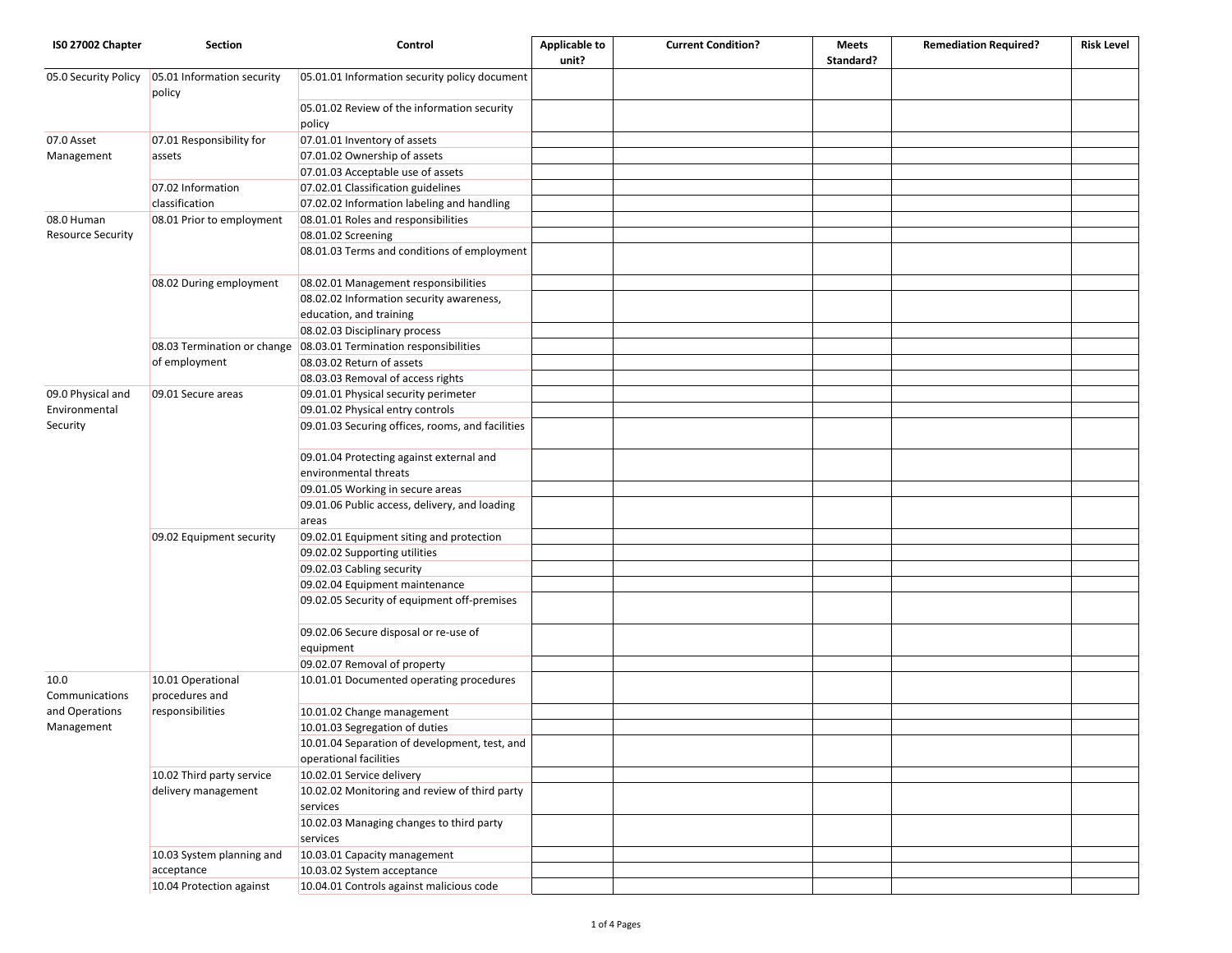| ISO 27002 Chapter | <b>Section</b>                                   | Control                                                                 | <b>Applicable to</b> | <b>Current Condition?</b> | Meets     | <b>Remediation Required?</b> | <b>Risk Level</b> |
|-------------------|--------------------------------------------------|-------------------------------------------------------------------------|----------------------|---------------------------|-----------|------------------------------|-------------------|
|                   |                                                  |                                                                         | unit?                |                           | Standard? |                              |                   |
|                   | malicious and mobile code                        | 10.04.02 Controls against mobile code                                   |                      |                           |           |                              |                   |
|                   | 10.05 Back-up                                    | 10.05.01 Information back-up                                            |                      |                           |           |                              |                   |
|                   | 10.06 Network security                           | 10.06.01 Network controls                                               |                      |                           |           |                              |                   |
|                   | management                                       | 10.06.02 Security of network services                                   |                      |                           |           |                              |                   |
|                   | 10.07 Media handling                             | 10.07.01 Management of removable media                                  |                      |                           |           |                              |                   |
|                   |                                                  | 10.07.02 Disposal of media                                              |                      |                           |           |                              |                   |
|                   |                                                  | 10.07.03 Information handling procedures                                |                      |                           |           |                              |                   |
|                   |                                                  | 10.07.04 Security of system documentation                               |                      |                           |           |                              |                   |
|                   | 10.08 Exchange of<br>information                 | 10.08.01 Information exchange policies and<br>procedures                |                      |                           |           |                              |                   |
|                   |                                                  | 10.08.02 Exchange agreements                                            |                      |                           |           |                              |                   |
|                   |                                                  | 10.08.03 Physical media in transit                                      |                      |                           |           |                              |                   |
|                   |                                                  | 10.08.04 Electronic messaging                                           |                      |                           |           |                              |                   |
|                   |                                                  | 10.08.05 Business information systems                                   |                      |                           |           |                              |                   |
|                   | 10.09 Electronic commerce                        | 10.09.01 Electronic commerce                                            |                      |                           |           |                              |                   |
|                   | services                                         | 10.09.02 On-Line Transactions                                           |                      |                           |           |                              |                   |
|                   |                                                  | 10.09.03 Publicly available information                                 |                      |                           |           |                              |                   |
|                   | 10.10 Monitoring                                 | 10.10.01 Audit logging                                                  |                      |                           |           |                              |                   |
|                   |                                                  | 10.10.02 Monitoring system use                                          |                      |                           |           |                              |                   |
|                   |                                                  | 10.10.03 Protection of log information                                  |                      |                           |           |                              |                   |
|                   |                                                  | 10.10.04 Administrator and operator logs                                |                      |                           |           |                              |                   |
|                   |                                                  | 10.10.05 Fault logging                                                  |                      |                           |           |                              |                   |
|                   |                                                  | 10.10.06 Clock synchronization                                          |                      |                           |           |                              |                   |
|                   | 11.0 Access Control   11.01 Business requirement | 11.01.01 Access control policy                                          |                      |                           |           |                              |                   |
|                   | for access control                               |                                                                         |                      |                           |           |                              |                   |
|                   | 11.02 User access                                | 11.02.01 User registration                                              |                      |                           |           |                              |                   |
|                   | management                                       | 11.02.02 Privilege management                                           |                      |                           |           |                              |                   |
|                   |                                                  | 11.02.03 User password management                                       |                      |                           |           |                              |                   |
|                   |                                                  | 11.02.04 Review of user access rights                                   |                      |                           |           |                              |                   |
|                   | 11.03 User responsibilities                      | 11.03.01 Password use                                                   |                      |                           |           |                              |                   |
|                   |                                                  | 11.03.02 Unattended user equipment                                      |                      |                           |           |                              |                   |
|                   |                                                  | 11.03.03 Clear desk and clear screen policy                             |                      |                           |           |                              |                   |
|                   |                                                  | 11.04 Network access control 11.04.01 Policy on use of network services |                      |                           |           |                              |                   |
|                   |                                                  | 11.04.02 User authentication for external                               |                      |                           |           |                              |                   |
|                   |                                                  | connections                                                             |                      |                           |           |                              |                   |
|                   |                                                  | 11.04.03 Equipment identification in networks                           |                      |                           |           |                              |                   |
|                   |                                                  | 11.04.04 Remote diagnostic and configuration<br>port protection         |                      |                           |           |                              |                   |
|                   |                                                  | 11.04.05 Segregation in networks                                        |                      |                           |           |                              |                   |
|                   |                                                  | 11.04.06 Network connection control                                     |                      |                           |           |                              |                   |
|                   |                                                  | 11.04.07 Network routing control                                        |                      |                           |           |                              |                   |
|                   | 11.05 Operating system                           | 11.05.01 Secure log-on procedures                                       |                      |                           |           |                              |                   |
|                   | access control                                   | 11.05.02 User identification and                                        |                      |                           |           |                              |                   |
|                   |                                                  | authentication                                                          |                      |                           |           |                              |                   |
|                   |                                                  | 11.05.03 Password management system                                     |                      |                           |           |                              |                   |
|                   |                                                  | 11.05.04 Use of system utilities                                        |                      |                           |           |                              |                   |
|                   |                                                  | 11.05.05 Session time-out                                               |                      |                           |           |                              |                   |
|                   |                                                  | 11.05.06 Limitation of connection time                                  |                      |                           |           |                              |                   |
|                   | 11.06 Application and                            | 11.06.01 Information access restriction                                 |                      |                           |           |                              |                   |
|                   | information access control                       | 11.06.02 Sensitive system isolation                                     |                      |                           |           |                              |                   |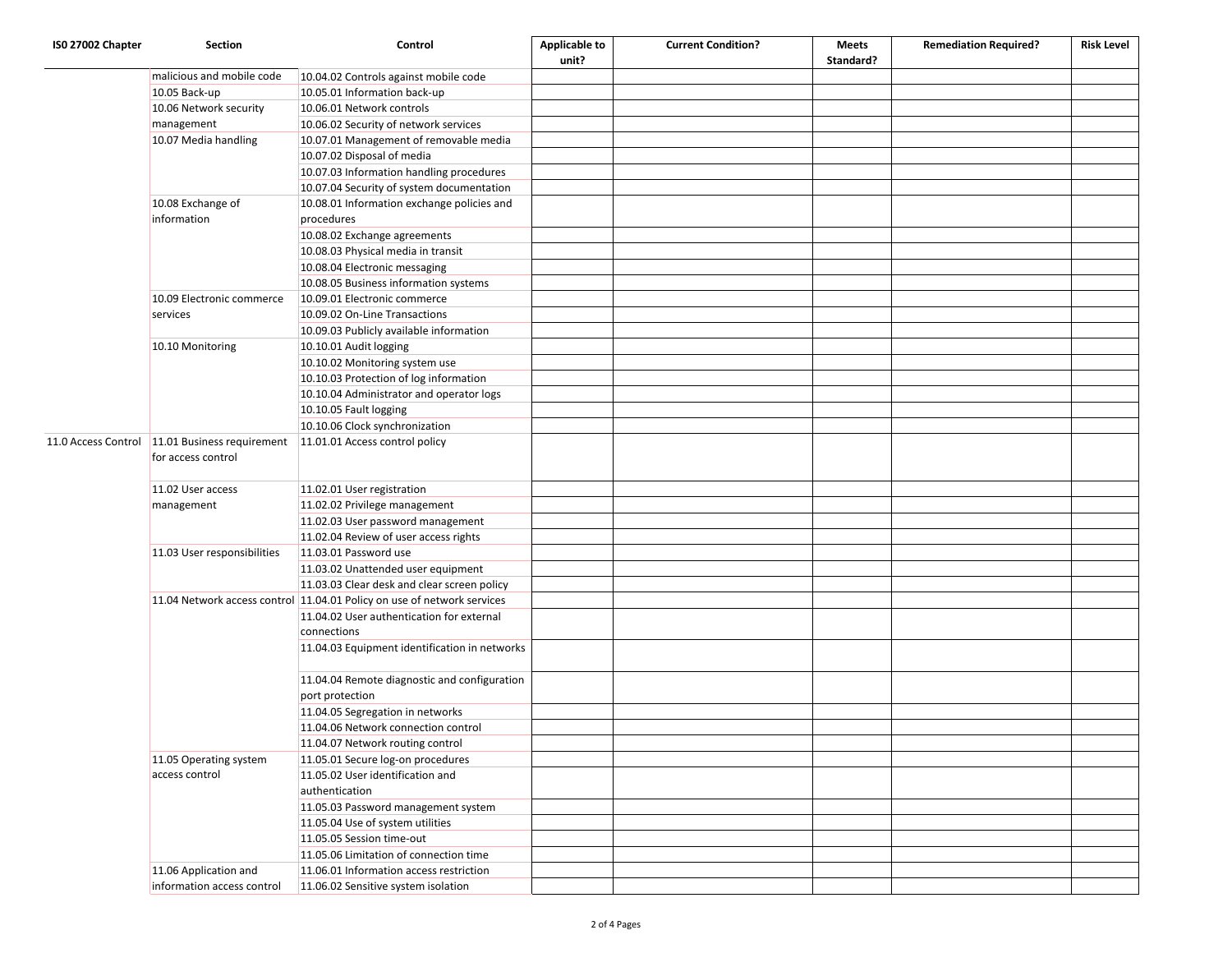| ISO 27002 Chapter               | Section                                            | Control                                                                              | <b>Applicable to</b> | <b>Current Condition?</b> | <b>Meets</b> | <b>Remediation Required?</b> | <b>Risk Level</b> |
|---------------------------------|----------------------------------------------------|--------------------------------------------------------------------------------------|----------------------|---------------------------|--------------|------------------------------|-------------------|
|                                 |                                                    |                                                                                      | unit?                |                           | Standard?    |                              |                   |
|                                 |                                                    | 11.07 Mobile computing and 11.07.01 Mobile computing and                             |                      |                           |              |                              |                   |
|                                 | teleworking                                        | communications                                                                       |                      |                           |              |                              |                   |
|                                 |                                                    | 11.07.02 Teleworking                                                                 |                      |                           |              |                              |                   |
| 12.0 Information                | 12.01 Security requirements                        | 12.01.01 Security requirements analysis and                                          |                      |                           |              |                              |                   |
| Systems Acquisition,            | of information systems                             | specification                                                                        |                      |                           |              |                              |                   |
| Development and                 |                                                    |                                                                                      |                      |                           |              |                              |                   |
| Maintenance                     | 12.02 Correct processing in<br>applications        | 12.02.01 Input data validation                                                       |                      |                           |              |                              |                   |
|                                 |                                                    | 12.02.02 Control of internal processing                                              |                      |                           |              |                              |                   |
|                                 |                                                    | 12.02.03 Message integrity                                                           |                      |                           |              |                              |                   |
|                                 |                                                    | 12.02.04 Output data validation                                                      |                      |                           |              |                              |                   |
|                                 |                                                    | 12.03 Cryptographic controls 12.03.01 Policy on the use of cryptographic<br>controls |                      |                           |              |                              |                   |
|                                 |                                                    | 12.03.02 Key management                                                              |                      |                           |              |                              |                   |
|                                 |                                                    | 12.04 Security of system files 12.04.01 Control of operational software              |                      |                           |              |                              |                   |
|                                 |                                                    | 12.04.02 Protection of system test data                                              |                      |                           |              |                              |                   |
|                                 |                                                    | 12.04.03 Access control to program source                                            |                      |                           |              |                              |                   |
|                                 |                                                    | code                                                                                 |                      |                           |              |                              |                   |
|                                 | 12.05 Security in                                  | 12.05.01 Change control procedures                                                   |                      |                           |              |                              |                   |
|                                 | development and support                            | 12.05.02 Technical review of applications after                                      |                      |                           |              |                              |                   |
|                                 | processes                                          | operating system changes                                                             |                      |                           |              |                              |                   |
|                                 |                                                    | 12.05.03 Restrictions on changes to software                                         |                      |                           |              |                              |                   |
|                                 |                                                    | packages                                                                             |                      |                           |              |                              |                   |
|                                 |                                                    | 12.05.04 Information leakage                                                         |                      |                           |              |                              |                   |
|                                 |                                                    |                                                                                      |                      |                           |              |                              |                   |
|                                 |                                                    |                                                                                      |                      |                           |              |                              |                   |
|                                 |                                                    |                                                                                      |                      |                           |              |                              |                   |
|                                 |                                                    | 12.05.05 Outsourced software development                                             |                      |                           |              |                              |                   |
|                                 |                                                    |                                                                                      |                      |                           |              |                              |                   |
|                                 |                                                    | 12.06 Technical Vulnerability 12.06.01 Control of technical vulnerabilities          |                      |                           |              |                              |                   |
|                                 | Management                                         |                                                                                      |                      |                           |              |                              |                   |
| 13.0 Information                |                                                    | 13.01 Reporting information 13.01.01 Reporting information security events           |                      |                           |              |                              |                   |
| Security Incident<br>Management | security events and                                |                                                                                      |                      |                           |              |                              |                   |
|                                 | weaknesses                                         | 13.01.02 Reporting security weaknesses                                               |                      |                           |              |                              |                   |
|                                 | 13.02 Management of                                | 13.02.01 Responsibilities and procedures                                             |                      |                           |              |                              |                   |
|                                 | information security<br>incidents and improvements | 13.02.02 Learning from information security                                          |                      |                           |              |                              |                   |
|                                 |                                                    | incidents                                                                            |                      |                           |              |                              |                   |
|                                 |                                                    | 13.02.03 Collection of evidence                                                      |                      |                           |              |                              |                   |
| 14.0 Business                   | 14.01 Information security                         | 14.01.01 Including information security in the                                       |                      |                           |              |                              |                   |
| Continuity                      | aspects of business<br>continuity management       | business continuity management process                                               |                      |                           |              |                              |                   |
| Management                      |                                                    |                                                                                      |                      |                           |              |                              |                   |
|                                 |                                                    | 14.01.02 Business continuity and risk                                                |                      |                           |              |                              |                   |
|                                 |                                                    | assessment                                                                           |                      |                           |              |                              |                   |
|                                 |                                                    |                                                                                      |                      |                           |              |                              |                   |
|                                 |                                                    | 14.01.03 Developing and implementing                                                 |                      |                           |              |                              |                   |
|                                 |                                                    | continuity plans including information security                                      |                      |                           |              |                              |                   |
|                                 |                                                    |                                                                                      |                      |                           |              |                              |                   |
|                                 |                                                    | 14.01.04 Business continuity planning                                                |                      |                           |              |                              |                   |
|                                 |                                                    | framework                                                                            |                      |                           |              |                              |                   |
|                                 |                                                    | 14.01.05 Testing, maintaining and re-assessing                                       |                      |                           |              |                              |                   |
|                                 |                                                    | business continuity plans                                                            |                      |                           |              |                              |                   |